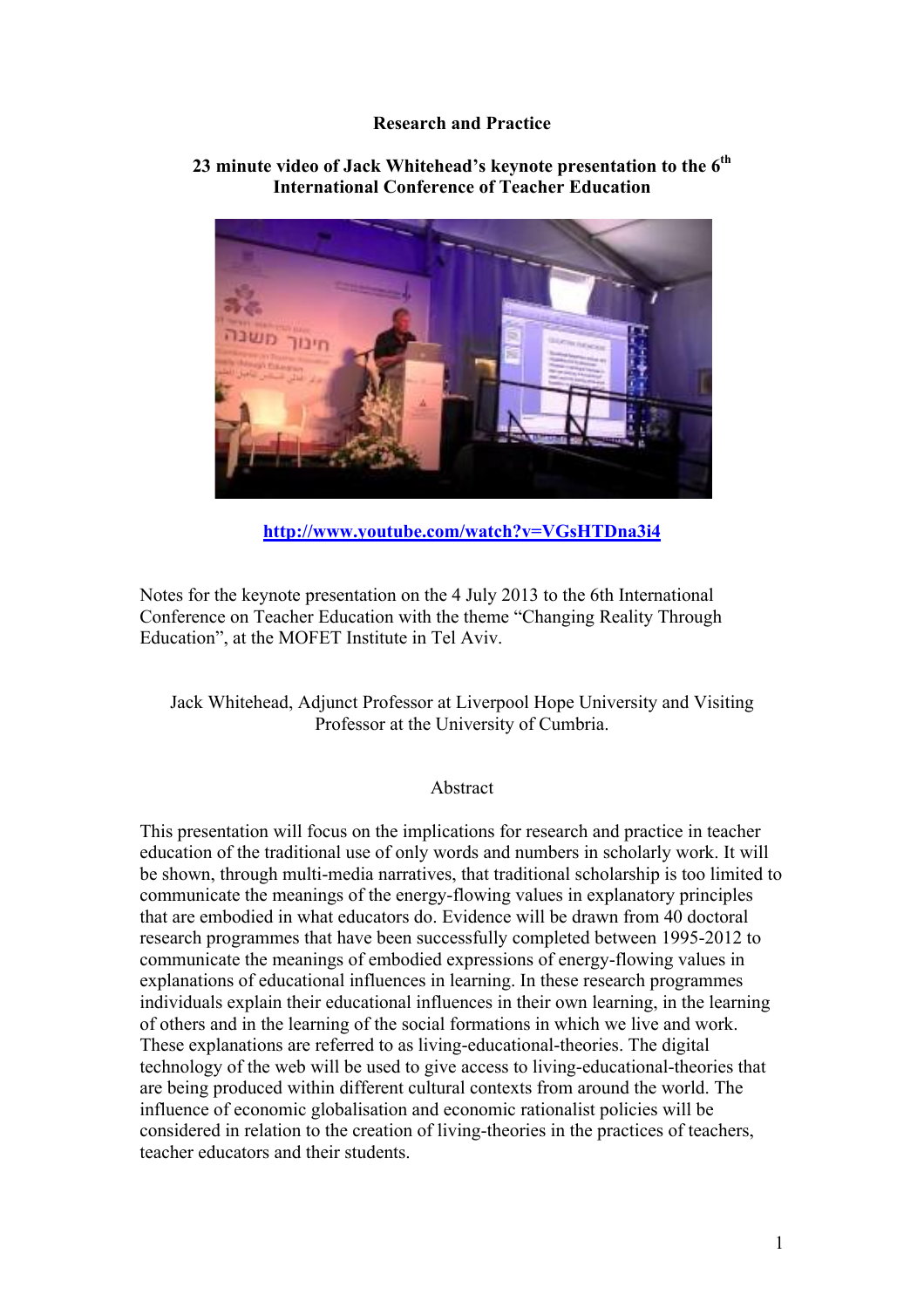### **Introduction**

I wish to thank the organisers of the sixth international conference on teacher education for the opportunity to share ideas from my research. I value highly such opportunities because they enable me to strengthen and/or amend my ideas through the critical evaluations of international audiences such as yourselves who can let me know the relevance of my ideas to research into teacher education in your particular contexts.

Having accepted invitations to lead workshops and present keynotes in many countries, including South Africa, Thailand, Kenya, Ethiopia, Republic of Ireland, Australia, Japan, China, Czech Republic, Norway, Holland, Mozambique, Canada, USA, Brazil and the UK, I want to make a point about the importance of fluidising historical and cultural boundaries for integrating the new technology of digitalised visual data, in research and practice into teacher education, as well as being aware of the dangers of avoiding colonization in the sharing of ideas between different cultural contexts.

In this talk about practice and theory I want to begin with a reference to the influence of hermeneutics as the interpretation of texts in Jewish historical and cultural influence and with a reference to the influence of the Jewish theologian Martin Buber's idea of the special humility of the educator on my awareness of the dangers of imposing one's ideas on another.

Hermeneutics in the sense of the interpretation of text plays a very significant part in the historical and cultural influences in educational research and in International Conferences on Teacher Education. Thomas Kuhn (1972) used the idea of paradigms to communicate the nature of the boundaries that distinguished the beliefs of one group of researchers from another. These boundaries can become fixed and a barrier to innovations that require the creation of fluid boundaries so that ideas from one paradigm can influence ideas from another.

I am aware of the time and effort that is often needed to create fluid boundaries that enable innovations to become culturally significant. I am thinking particularly of the need to create fluid boundaries that can include interpretations of visual data with digital technology within research into teacher education whilst continuing to value interpretations of printed text-based communications.

In seeking to avoid a colonizing influence I hold in mind Buber's notion of the special humility of the educator in giving talks about research around the world.

… his selection remains suspended, under constant correction by the special humility of the educator for whom the life and particular being of all his pupils is the decisive factor to which his 'hierarchical' recognition is subordinated. (Buber, p 122, 1947)

In sharing my ideas within an Israeli historical and cultural context I am also aware of two further influences. The first is one of globalisation in which economic rationalist policies are affecting many nations in relation to de-valuation and de-moralisation: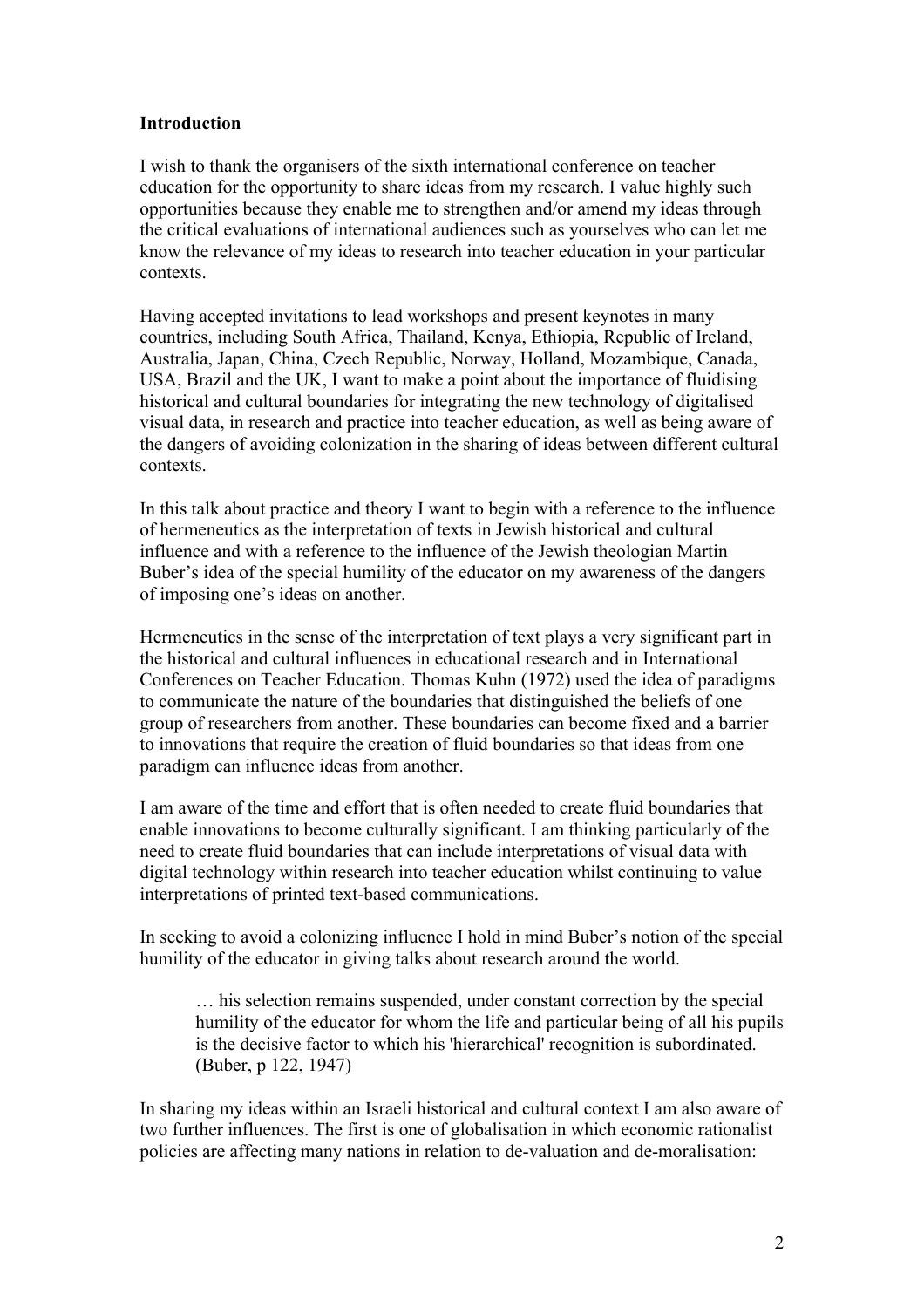We have moved beyond the reductionism which leads all questions to be discussed as if they were economic ones (de-valuation) to a situation where moral questions are denied completely (de-moralisation) in a cult of economic inevitability (as if greed had nothing to do with it). Broudy (1981) has described 'de-valuation' and de-moralization' in the following way:

De-valuation refers to diminishing or denying the relevance of all but one type of value to an issue; de-moralization denies the relevance of moral questions. The reduction of all values – intellectual, civic, health, among others – to a money value would be an example of devaluation; the slogan 'business' is business' is an example of demoralization (Broudy, 1981: 99) (McTaggart, 1992, p. 50).

The second influence is the unique historical and cultural setting of Israel. My understanding of this second influence has been enhanced by Anat Geller's Doctor of Education thesis:

This is an autobiographical study using a Living-theory Action Research methodology supported strongly by storytelling and visual data as a means of analysing, illustrating and generating a living-educational-theory concerning the attributes 'good enough' (Winnicott, 1965:140-152) dialogical educators might strive for in light of the Buberian 'I – Thou' dialogical encounters (Buber, 1955).

This thesis is concerned with 'I' as an early childhood pedagogy instructor, an Israeli-Jew from a Hebrew-speaking culture, working mainly in three educational frameworks in three cultures: an Israeli-Arab college which is predominately Muslim; secondly, as director of a course for Druze care-givers on the occupied Golan Heights and, thirdly, as pedagogy instructor in an academic Teachers' Training College that is affiliated with the Zionist Kibbutz movement, servicing the multicultural and multinational sectors of the Israeli society. (Geller, 2010 Abstract)

In this introduction I also want to acknowledge my acceptance of Ben Okri's (1996) points about values and stories.

> 1) To poison a nation, poison its stories. A Demoralised nation tells demoralised stories to Itself. Beware of the story-tellers who are not Fully conscious of the importance of their gifts, and who are irresponsible in the application of their art: they could unwittingly help along the psychic destruction of their people…. (p. 17)

14) Stories are the secret reservoir of values: change the stories individuals or nations live by and tell themselves, and you change the individuals and nations.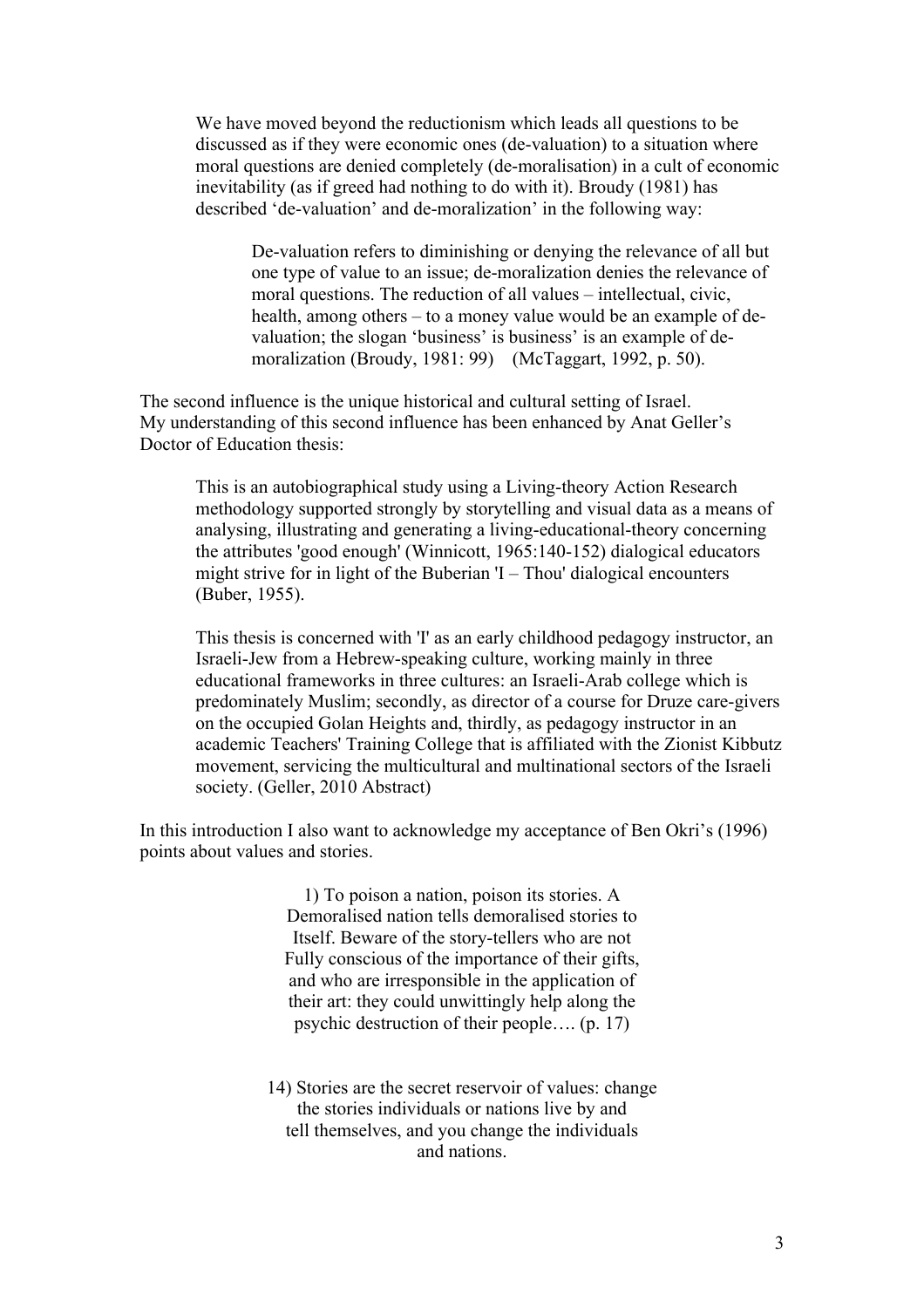15) Nations and people are largely the stories they feed themselves. If they tell themselves stories that are lies, they will suffer the future consequences of those lies. If they tell themselves stories that face their own truths, they will free their histories for future flowerings. (p.21)

In emphasising the importance of narrative in the creation of living-educationaltheories I have also been influenced by the ideas of Connolly and Clandinin on 'stories to live by' and to the following point about validity criteria for narrative inquiry:

As we listened to practitioners and conducted the work on which this book is based, we realized that the theoretical puzzle was to link knowledge, context, and identity. We developed a further term to begin to make this link, namely, 'stories to live by'. This term is the intellectual thread that holds this book together. This thread helps us to understand how knowledge, context, and identity are linked and can be understood narratively.

Stories to live by, the phrase used throughout this book to refer to identity, is given meaning by the narrative understandings of knowledge and context. Stories to live by are shared by such matters as secret teacher stories, sacred stories of schooling, and teachers' cover stories. (Connelly & Clandinin, 1999, p.4)

Connelly's and Clandinin's (1990) point about validity criteria for narrative inquiry:

We think a variety of criteria, some appropriate to some circumstances and some to others, will eventually be the agreed-upon norm. It is currently the case that each inquirer must search for, and defend, the criteria that best apply to his or her work. (p.7)

The presentation is organised as follows:

1) I shall begin below by introducing the idea of living-educational-theory and contrasting multi-media forms of representation for explaining the educational influences of individual teachers with their students, their colleagues and the social formations in which we live, work and research, with the forms of representation that use only words and numbers to explain educational phenomena.

2) Using evidence from multi-media explanations from successfully completed doctoral research programmes I shall justify my claim that traditional scholarship is too limited to communicate the meanings of the energy-flowing values in explanatory principles that are embodied in what educators do. I shall offer a more appropriate form of scholarship.

3) Because of the influence of globalisation on all our lives, I shall consider the influence of economic globalisation and economic rationalist policies in relation to the constraints and possibilities for the creation of living-theories in the practices of teachers, teacher educators and their students.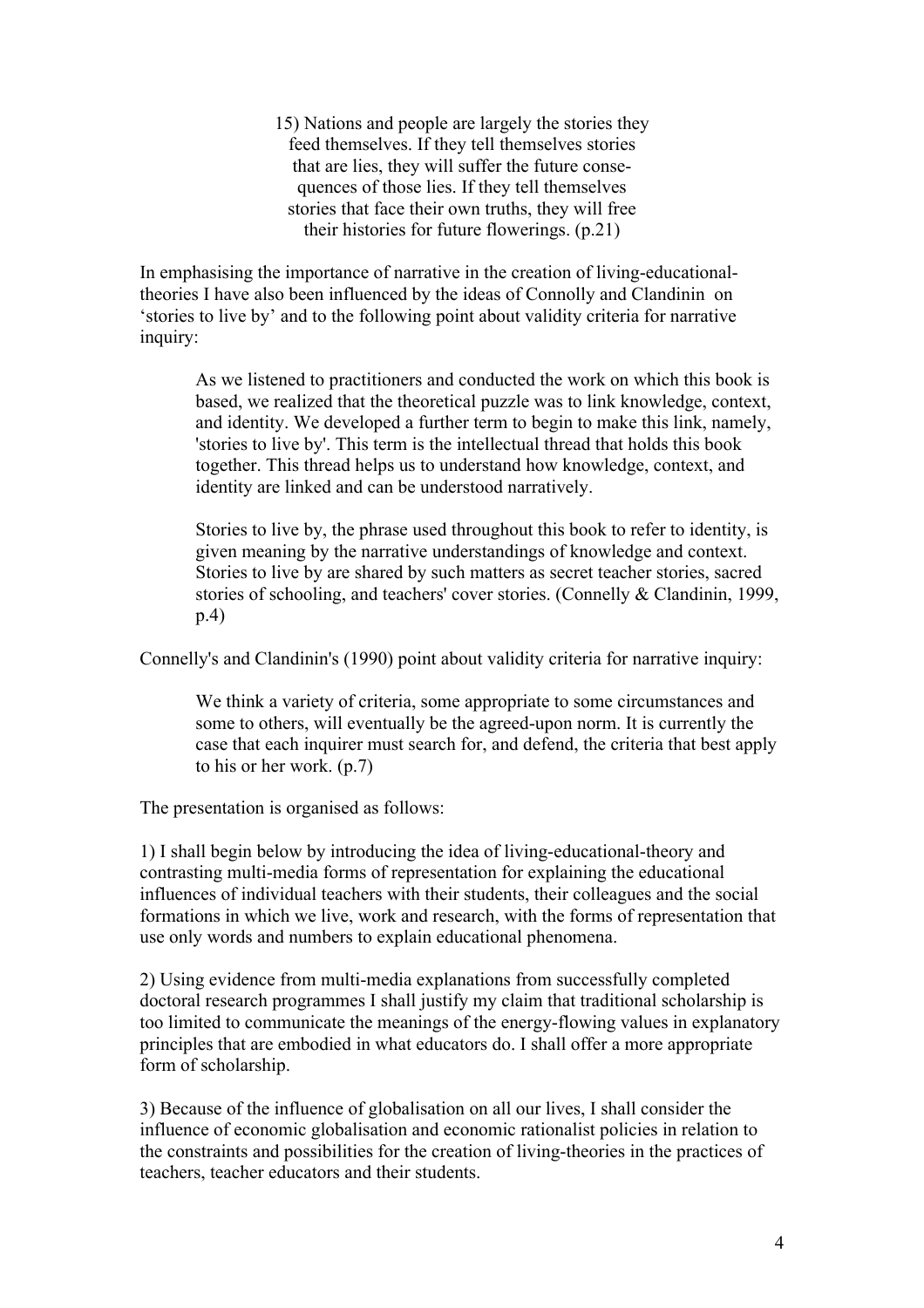There is one further point I wish to make in this introduction concerning my use and acknowledgement of the ideas of others in a way that I hope avoid my colonizing inappropriately the ideas of others, whilst acknowledging their creative influence in my own understanding. For example, I am indebted to Sardello (2008) for the idea of 'empathetic resonance' whilst acknowledging that our meanings differ.

For Sardello *empathetic resonance*, is the resonance of the individual soul coming into resonance with the Soul of the World. (p. 13)

When we are within the presence of living Silence, which is being created every moment by the way we speak with someone, we feel an extraordinary fullness that makes it possible to be within the soul of another without harming the other person with our needs, desires, wants, and fantasies. It is a key to a holy relationship. We feel a soul relationship so deeply, in a bodily way, that it is as if the love that exists in speaking has a shaping power, as if the Silence of the universe is, for a little while condensed and comes to rest right where we two people are together. We experience it as an inner bodily joy and absence of strain, and we feel an immediate presence, a flow of subtle currents between our self and the other person. (Sardello, 2008, p. 51)

Having no theistic beliefs about God or soul I am using *empathetic resonance* to communicate a recognition of the immediate presence of the other in communicating the living values that the other experiences as giving meaning and purpose to their life (Whitehead, 2013, p.6).

### **Introducing the idea of living-educational-theory**

In 1973 I moved to the University of Bath as a Lecturer in Education determined to contribute to a reformation of educational theory in a way that could produce valid explanations for the educational influences of teachers in their pupils'/students' learning. In 1985 I coined the idea of a living-educational-theory and developed the idea as an explanation produced by an individual to explain his or her educational influence in their own learning, in the learning of others and in the learning of the social formation in which they live, work and research.

I can related my idea of living-educational-theory to the following Abstract of Philip Wexler's keynote to this conference on *Education and Society: From Disciplines to Social Movements:*

The way in which we understand education in society is changing. For most of the twentieth century, research and theory in Education was based in the ideas, assumptions and paradigms of academic disciplines; for example, history of education, philosophy of education, psychology of education, and so on. The current tendency in Education is to incorporate these academic disciplines in practical training or in discussions of educational policy.

Between these options, the older disciplinary tradition and the current practice and policy emphasis, understanding education in society has become a less central question and interest. A third alternative is proposed, which aims to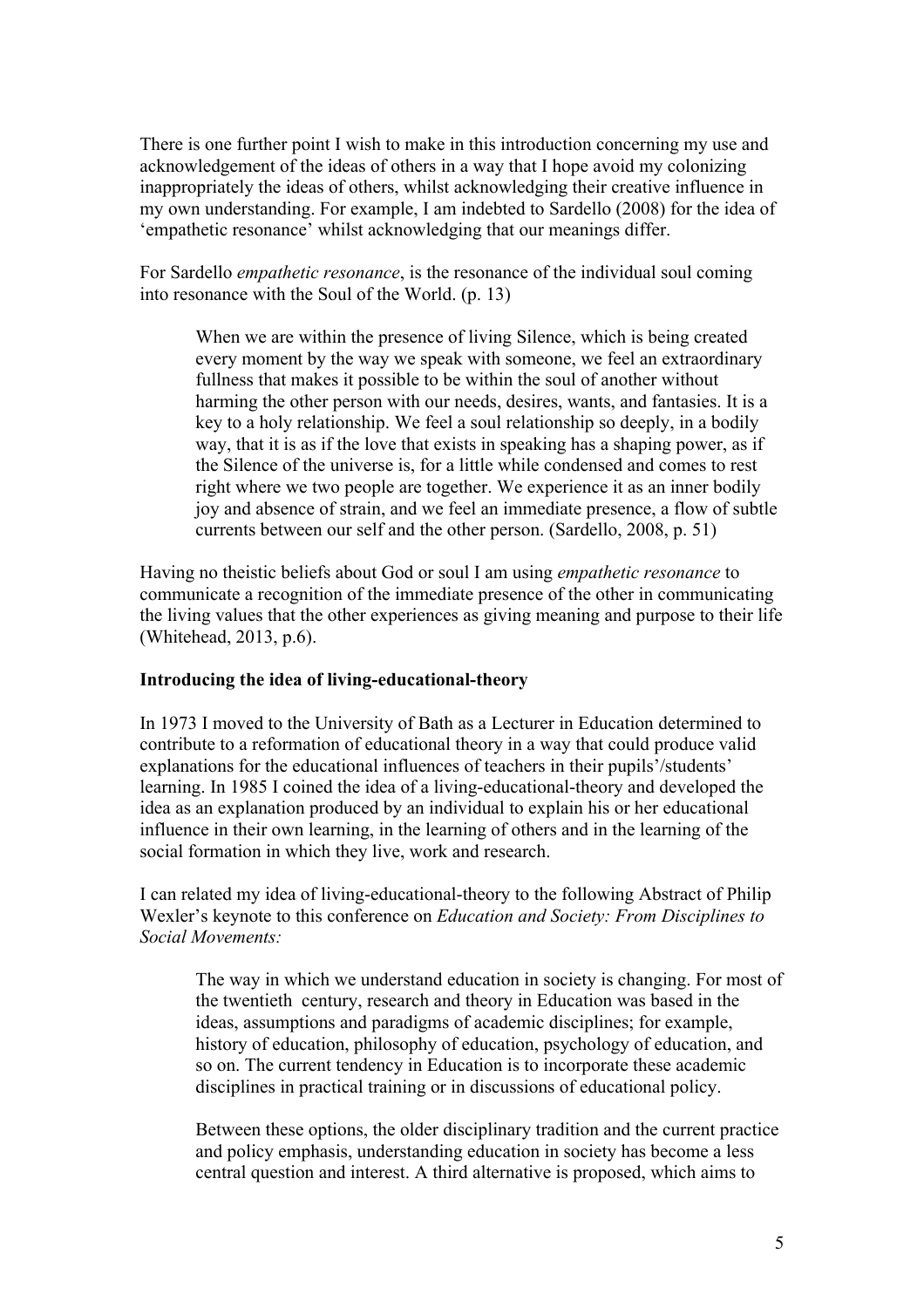make sense of educational research and practice as influenced by broader social movements. These contemporary movements include the digital revolution, the ecological and social justice movements, and the so-called "spiritual revolution."

The importance of these movements for a renewed social understanding of education is indicated, with the extended example of the effects of the "religious turn" and " re-sacralization" on educational practice, research and theory.

As Wexler, says for most of the twentieth century, research and theory in Education was based in the ideas, assumptions and paradigms of academic disciplines. At the beginning of my own continuing professional development (1968-70) I was initiated into the disciplines approach to educational theory and for a few years believed that educational theory was constituted by the disciplines of education. My own rejection of this approach came in 1971 when I was studying part-time for my Masters degree in the psychology of education and teaching full-time as a Head of a Science in a Comprehensive School in a very deprived area of London. I could not clearly articulate the reasons for my rejection until Paul Hirst (1983) acknowledged this mistake in the disciplines approach to educational theory:

In many characterisations of educational theory, my own included, principles justified in this way have until recently been regarded as at best pragmatic maxims having a first crude and superficial justification in practice that in any rationally developed theory would be replaced by principles with more fundamental, theoretical justification. That now seems to me to be a mistake. Rationally defensible practical principles, I suggest, must of their nature stand up to such practical tests and without that are necessarily inadequate. (p. 18)

Without denying the significance of Wexler's third alternative of making sense of educational research and practice as influenced by broader social movements, I am providing evidence of how the current tendency in Education to incorporate academic disciplines of education in practical training or in discussions of educational policy can be transformed with explanations of how insights from disciplines of education, about the influences of broader social movements, can be integrated within the creation of an individual's living-educational-theory. In doing this I make a clear and significant distinction between education and educational research. I shall return to this distinction as I conclude this keynote. I am referring to education research as research that is carried out within the boundaries that define a discipline of education such as the philosophy, psychology, sociology and history of education and define fields of education such as economics, leadership, management, politics and theology. I am referring to educational research as research that creates valid explanations for the educational influences of individuals in their own learning, in the learning of others and in the learning of the social formations in which we live, work and research. I am focusing attention on the educational knowledge being created by educational researchers who are willing to hold themselves to account for living their values of humanity as fully as possible in enquiries of the kind, 'How do I improve what I am doing.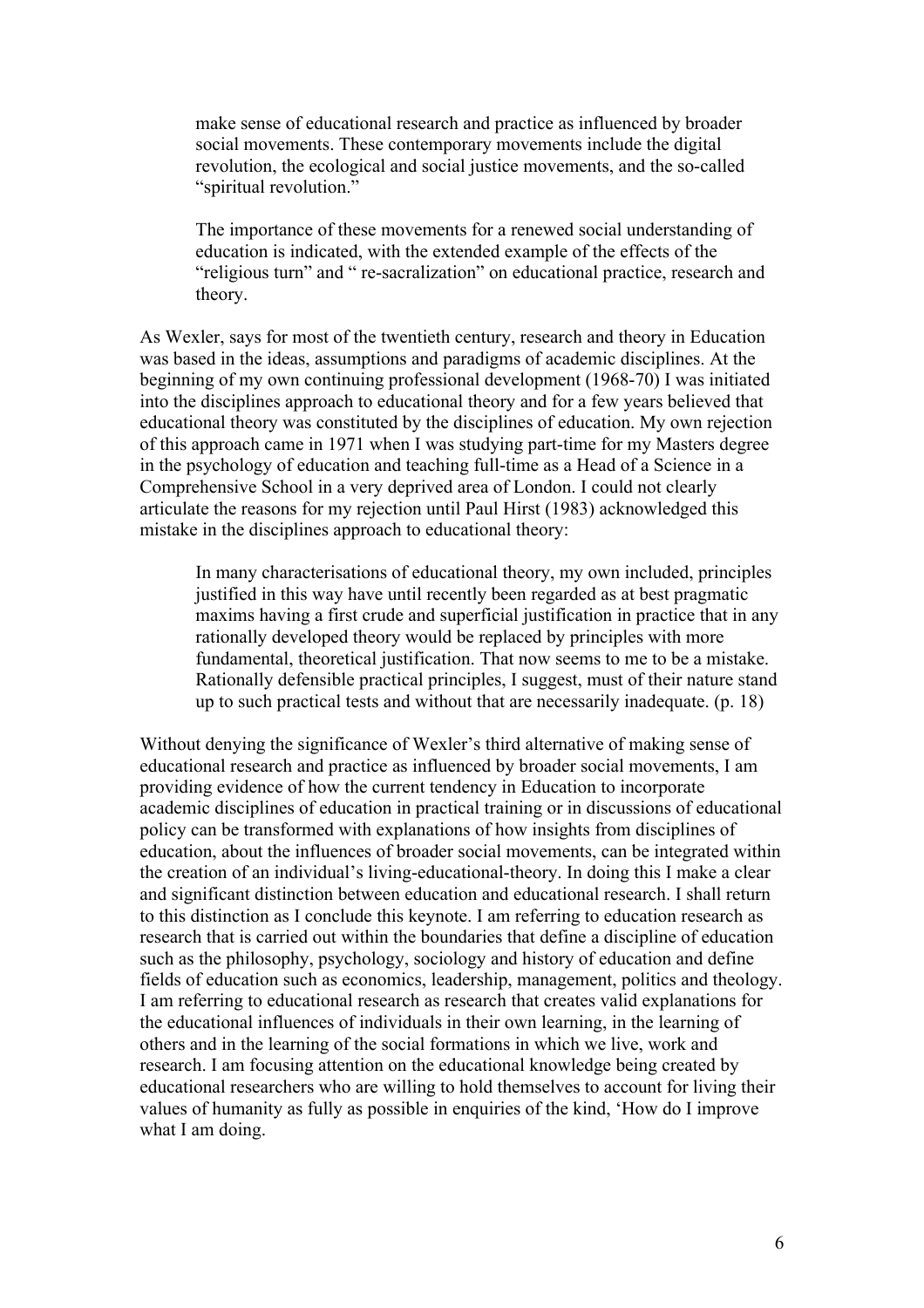The evidence below in living-theory doctoral research programmes shows, in relation to Wexler's third alternative, how they engaged with contemporary movements that include the digital revolution, the ecological and social justice movement and the socalled 'spiritual revolution'.

- **i) The Digital Revolution.** The living-theory doctoral theses of both Dr Margaret Farren and Dr Yvonn Crotty, the Co-Directors of the Centre for E-innovation, Pedagogy and Workplace Learning at Dublin City University provide the evidence that shows how insights from the digital revolution can be integrated within a living-theory research programme. Dr. Farren's living-theory thesis on: *How can I create a pedagogy of the unique through a web of betweenness?* can be accessed at: http://www.actionresearch.net/living/farren.shtml Dr Crotty's living-theory thesis on: *How am I bringing an educationally entrepreneurial spirit into higher education?* can be accessed at: http://www.actionresearch.net/living/yvonnecrotty.shtml
- **ii) The Ecological and Social Justice Movement. a)** The living-theory doctoral thesis of Dr. Philip Tattersall on: *How am I generating a living-theory of environmental activism with inclusionality?* at http://www.actionresearch.net/living/tattersallphd/philtphd.pdf , shows the integration of ecological understandings, including Community-Based Audit, within the creation of a living-theory. **b)** The doctoral thesis of Dr. Bernie Sullivan on: *A living-theory of a practice of social justice: realising the right of Traveller children to educational equality,* shows the integration of insights from the social justice movement into a living-theory.
- **iii) The so-called 'spiritual revolution'** The living-theory of Dr. Ben Cunningham on: *How do I come to know my spirituality as I create my own living-educational-theory at*  http://www.actionresearch.net/living/ben.shtml shows a living-theory as a spiritual journey.

Having already acknowledged one of the influences of Martin Buber with using his idea of the special humility of the education to avoid colonization, I shall focus on the inclusion of 'I', in educational research, as a carrier of energy flowing values that carry hope for the future of humanity through education:

"How much of a person a man is depends on how strong the I of the basic word I-You is in the human duality of his I……

But how beautiful and legitimate the vivid and emphatic I of Socrates sounds! It is the I of infinite conversation, and the air of conversation is present on all its ways….. How beautiful and legitimate the full I of Goethe sounds! It is the I of pure intercourse with nature. Nature yields to it and speaks ceaselessly with it; she reveals here mysteries to it and yet does not betray her mystery. It believes in her and says to the rose: "So it is You" - and at once shares the same actuality with the rose. Hence, when it returns to itself, the spirit of actuality stays with it….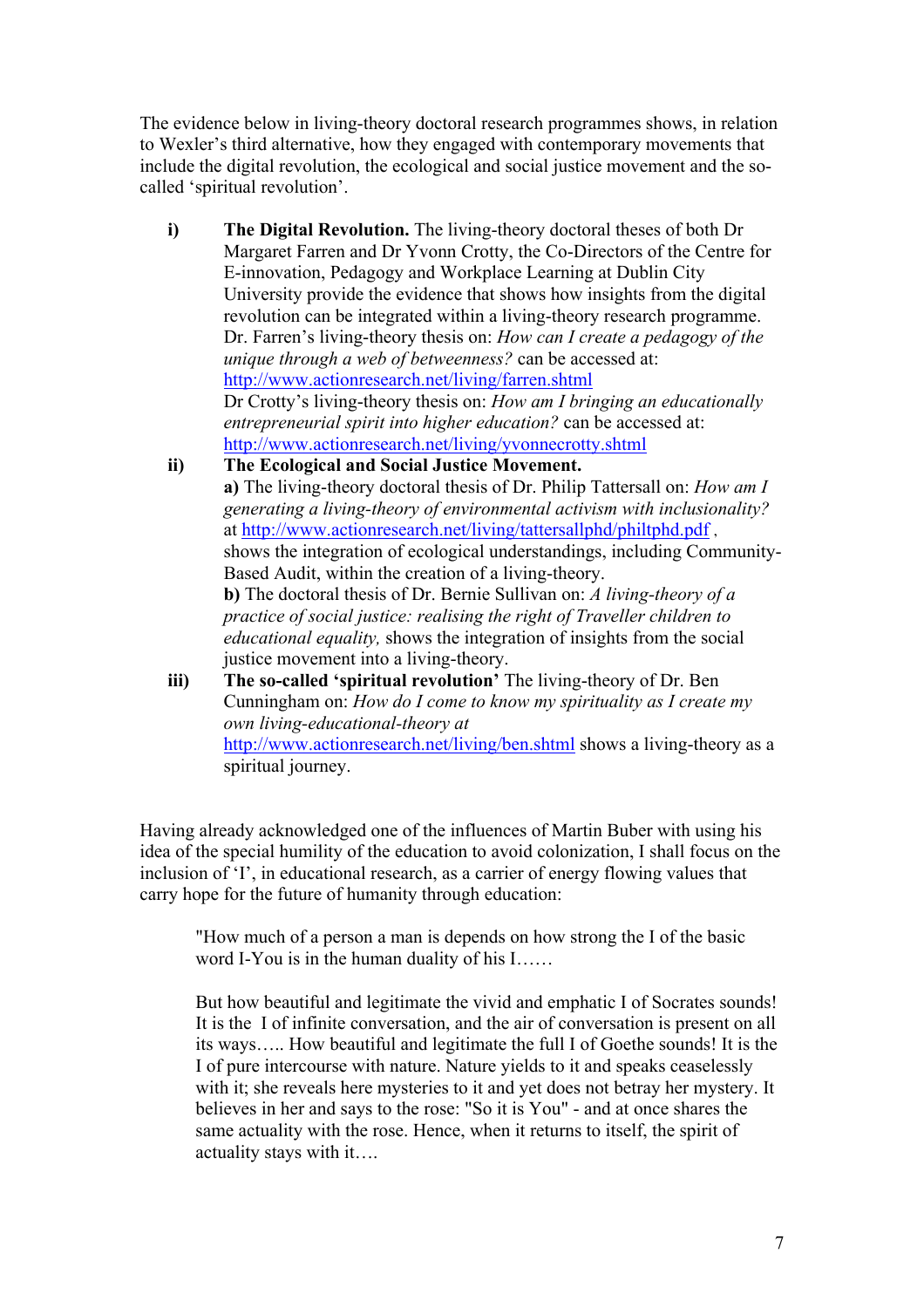Thus the 'adequate, true, and pure' I-saying of the representatives of association, the Socratic and the Goethean persons, resounds through the ages." (Buber, 1970, p. 117)

In the following section on the nature of the meanings of energy-flowing values in explanatory principles, I explain how video can be used to focus attention on one's experience of 'I' existing as a living contradiction in questions of the kind, 'How do I improve what I am doing?' In my experience of supervising many doctoral research programmes, individuals who experience themselves as living contradictions engage their imaginations in working out ways of improving their practice in the direction of living their values more fully, acting, gathering data on their effectiveness, evaluating and modifying their concerns, plans and actions in ways informed by their evaluations. I first documented this in a mixed-ability exercise in science, working with 6 science teachers in a local curriculum development (Whitehead, 1976).

The significant movement from what could be seen as a professional development programme, into educational research was in the creation of valid explanations of the educational influences of teachers in their own and their pupils' learning. Criticisms about subjectivity and validity were met by references to Popper's point about the significance of mutual rational control by critical discussion:

Now I hold that scientific theories are never fully justifiable or verifiable, but that they are nevertheless testable. I shall therefore say that objectivity of scientific statements lies in the fact that they can be inter-subjectively tested. The word 'subjective' is applied by Kant to our feelings of conviction (of varying degrees)…… I have since generalized this formulation; for intersubjective *testing* is merely a very important aspect of the more general idea of inter-subjective *criticism*, or in other words, of the idea of mutual rational control by critical discussion. (Popper, 1975, p.44)

The validity of the explanations that constitute living-educational-theories are strengthening through the critical discussions in validation groups of between 3-8 peers with responses to questions derived from Habermas' (1976) four criteria of social validity that include:

- i) How could I enhance the comprehensibility of my explanation?
- ii) How could I strengthen the evidence I offer to justify the claims I make?
- iii) How could I deepen and extend my sociohistorical and sociocultural understandings of their influence in my writings and practice?
- iv) How could I enhance the authenticity of my explanation over time and interaction to show that I am truly committed to the values I claim give meaning and purpose to my life?

In claiming that a new epistemology is emerging from living-educational-theories it is important to specific the units of appraisal, the standards of judgment and the nature of the logic that distinguishes the epistemology.

The unit of appraisal is an explanation an individual produces the explain their educational influence in their own learning, in the learning of others and in the learning of the social formation in which they live and work.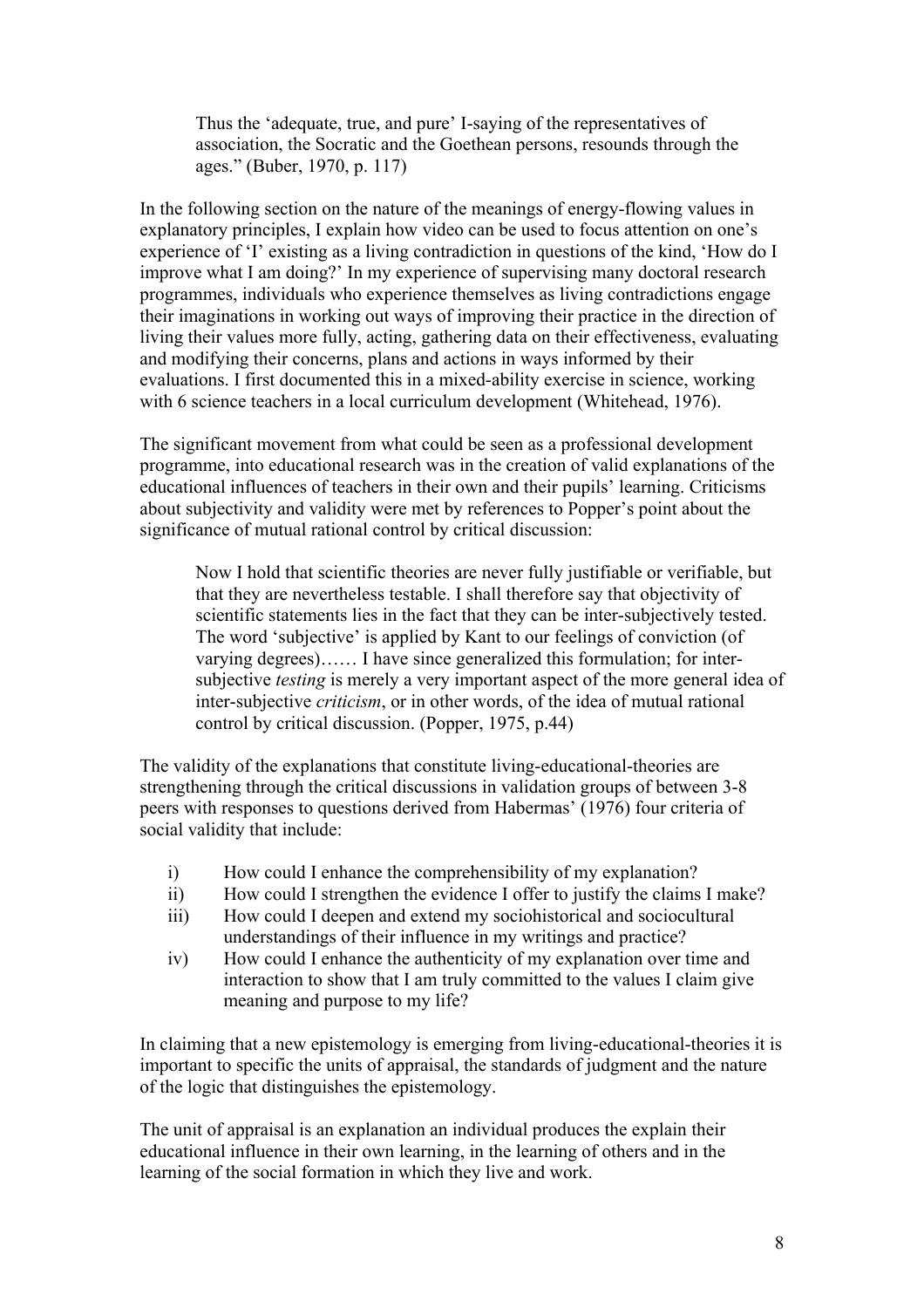The standards of judgement are constituted by the energy-flowing values and embodied knowledge the individual uses as explanatory principles in their explanations of educational influence. They are living in the sense that they are clarified and evolve in the course of their emergence in practice in an enquiry of the kind, 'How do I improve what I am doing?'

The logics of the explanations follow Marcuse's (1964) notion of logic as being the mode of thought appropriate for comprehending the real as rational. (p.105).

These living logics in the explanations that constitute living-educational-theories can be distinguished from formal and dialectical logics (Whitehead & Rayner, 2009) in that the mode of thought is expressed in the clarification and communication of the embodied knowledges of practice as these are expressed in the educational enquiry.

One of the original contributions to educational knowledge from my research programme into the nature of educational theory is focused on the use of digital, multi-media narratives with energy-flowing values as embodied explanatory principles in explanations of educational influences in learning.

## **Justifying my claim that traditional scholarship is too limited to communicate the meanings of the energy-flowing values in explanatory principles that are embodied in what educators do.**

When I refer to traditional scholarship I am referring to the 2,500 year history of academic texts whose arguments have been structured through formal or dialectical logics. Proponents of these two logics have argued about the rationality of each other's logic and denied the rationality of each other's position. One of the clearest rejections of dialectical research and theory was provided by Popper (1963) who used Aristotelean Laws of Logic, including the Law of Contradiction to demonstrate that any theory that contained a contradiction was entirely useless as a theory, claiming that dialectics was based on a loose and woolly way of thinking. Marcuse (1964) argued that the formal logicians, by eliminating contradiction, were masking the dialectical nature of reality. Eward Ilenkov (1977) in his book 'Dialectical Logic', put the problem well when he asked:

If any object is a living contradiction, what must the thought (statement about the object) be that expresses it? Can and should an objective contradiction find reflection in thought? And if so, in what form? (p.313)

My first step in justifying my claim that traditional scholarship is too limited to communicate the meanings of the energy-flowing values in explanatory principles that are embodied in what educators do, is to face the problem of including contradictions in valid explanations of educational influence**.**

During the academic year 1971-72, the Inspectorate in London provided with an video-camera and recorder and asked me to explore its potential in the Science Department of a London Secondary School. I turned the video of myself in one of my science lessons in which I believed that I had established enquiry learning in the sense that I was making a response to the questions that the pupils were asking. As I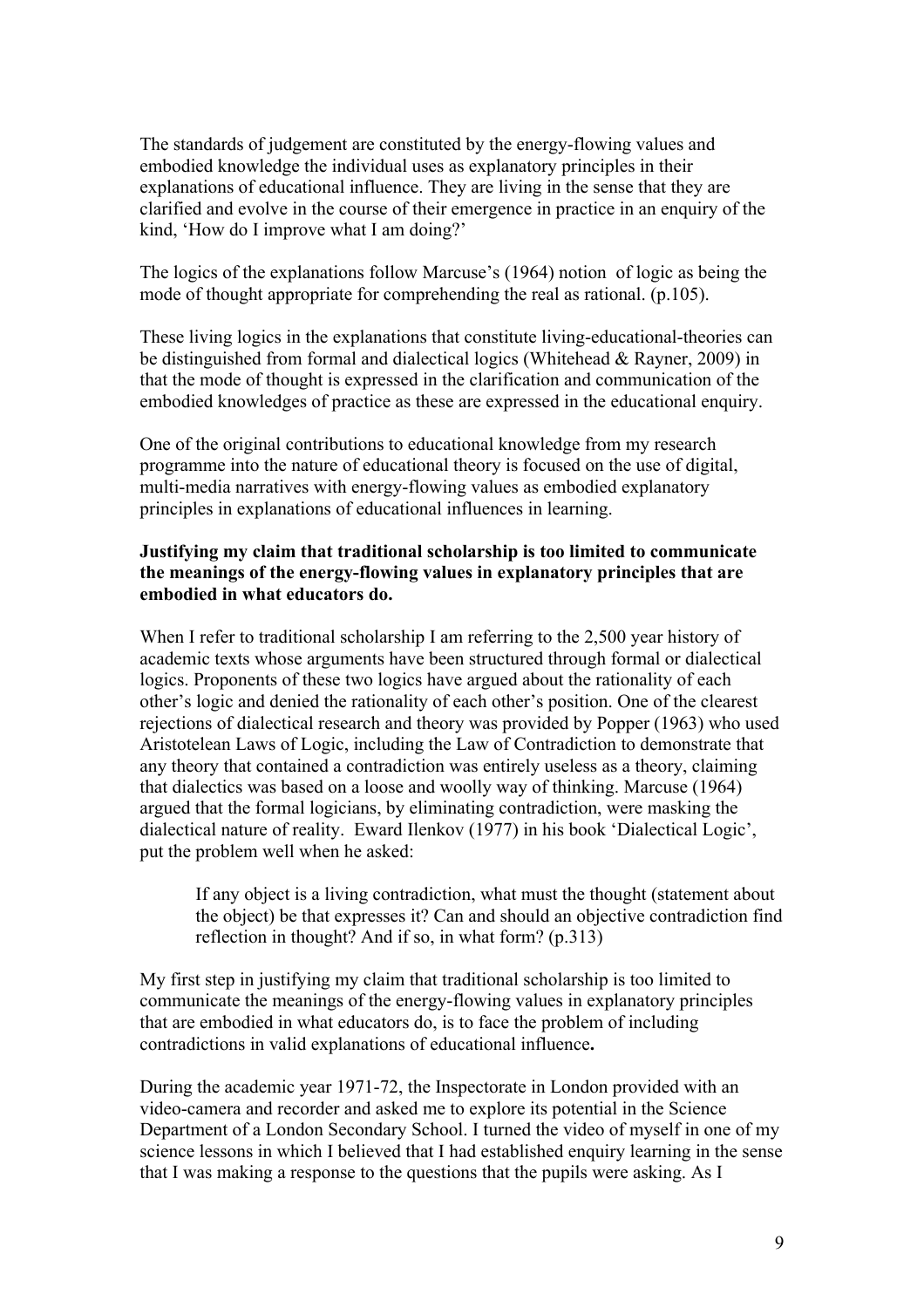watched the video I experienced myself as a living contradiction in that I held the value of enquiry learning, yet at the same time I could see from the video that I was giving the pupils questions, rather than eliciting the questions from my pupils. This experience is what I am meaning by 'I' existing as a living contradiction in questions of the kind, 'How do I improve what I am doing?' Explanations of educational influence, structured by formal logic may seek to eliminate contradictions. Because of my experience of existing as a living contradiction I could not accept as valid an explanation of my educational influence that eliminated this contradiction. In that sense I viewed myself as a dialectician (Whitehead, 1999)

One of the problems faced by dialecticians such as Ilyenkov was that the main media for communicating ideas was the print-based medium of a book. In writing his dialectical logic he was constrained to represent his communications within this medium. Transformations in representation are now possible through the use of digitalised visual data. Here are three illustrations using this media to show how they can communicate meanings of energy-flowing values as explanatory principles in explanations of educational influence. I am claiming that the use of digitalized visual data can overcome limitations in traditional scholarship that only uses print-based text. I have chosen these illustration because of the ways a process of empathetic resonance can be used to clarify and communicate different meanings of flows of lifeaffirming energy with values that can firstly explain the educational influence of an individual in their own learning with their students, in the learning of others within continuing professional development and in the learning of the social formations in which we live, work and research, where there is a need to include values of humanity within the explanatory principles and living standards of judgment being used in the global Academy to legitimise what counts as educational theory and knowledge.

The first illustration is from a classroom in China with Moira Laidlaw expressing her loving, life-affirming energy in her relationships with her students. Moving the cursor along the clip I am pausing at an experience of empathetic resonance, shared between Moira and myself, in which Moira is expressing the life-affirming energy with the valuing of the other that Moira includes in her explanations of educational influence.



1:03 minutes http://www.youtube.com/watch?v=Z1jEOhxDGno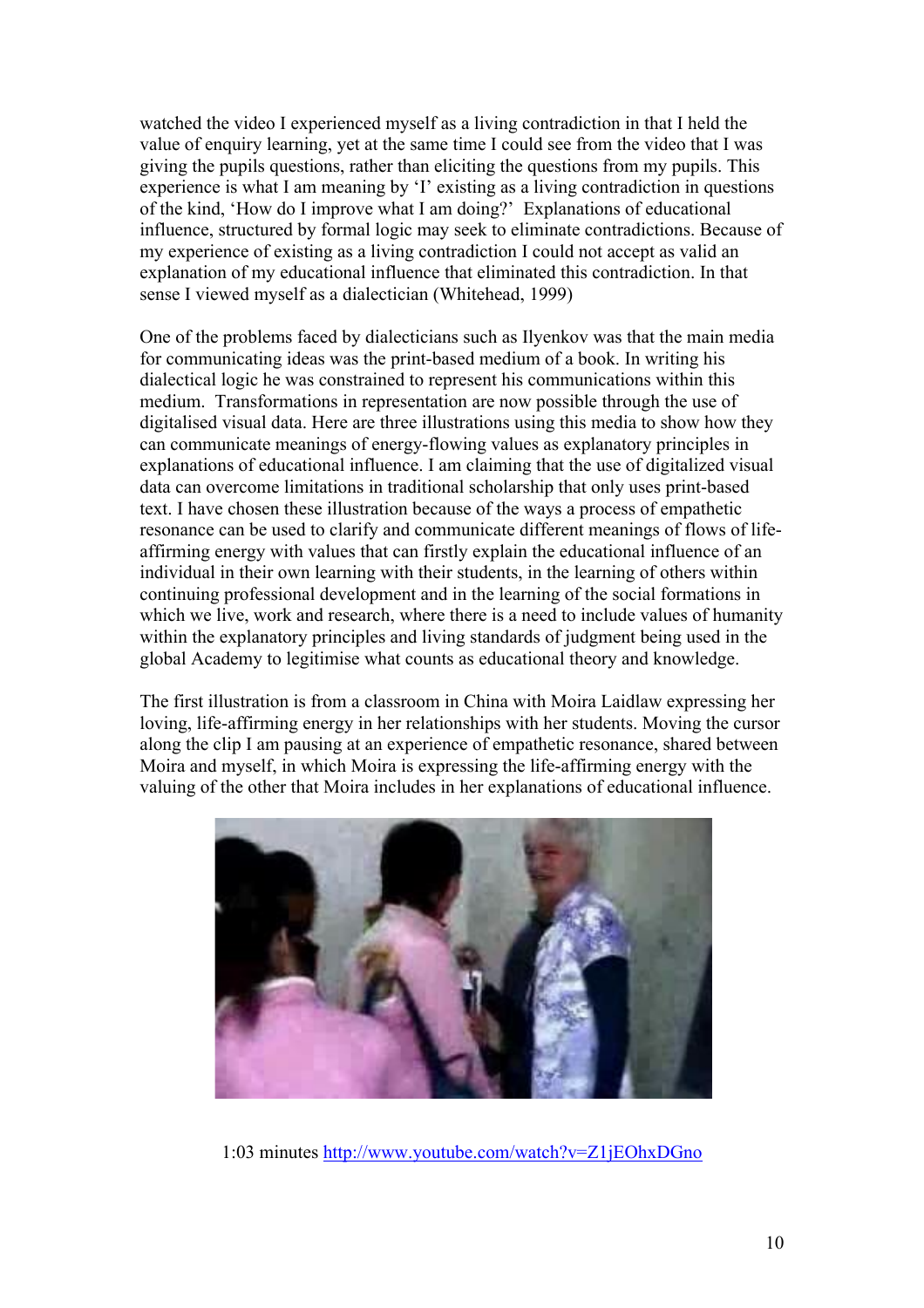The second illustration is from the International Conference of Teacher Research (ICTR) in Montreal in 1999, where Jacqueline Delong is expressing her life-affirming energy in the living boundaries of a culture of inquiry to support teacher-research. Jacqueline explains her educational influence in the learning of others through the energy-flowing value of a culture of inquiry (Delong, 2002).



3:11 minutes - http://www.youtube.com/watch?v=qsECy86hzxA

Towards the end of this video-clip as Delong is describing the 'S.W.A.T.' team response to a request by a teacher for help in developing her action research, Delong expresses her life-affirming energy and the pleasure in loving what she does in education. It is such expressions of energy and value that characterize the explanatory principles in a living-theory approach to enhancing professionalism in education. (Delong & Whitehead, 2007, p. 1)

The third illustration is from a keynote I gave to the International Conference of Teacher Research (ICTR) in New York in 2008 on *Combining Voices In Livingeducational-theories That Are Freely Given In Teacher Research* (Whitehead, 2008). I am expressing a rechanneling of my energy-flowing values with anger to love. I shall pause the video of the keynote at the point of empathetic resonance where I am expressing the rechanneling from anger to love.

You can access the presentation at:

http://www.actionresearch.net/writings/jack/jwictr08.pdf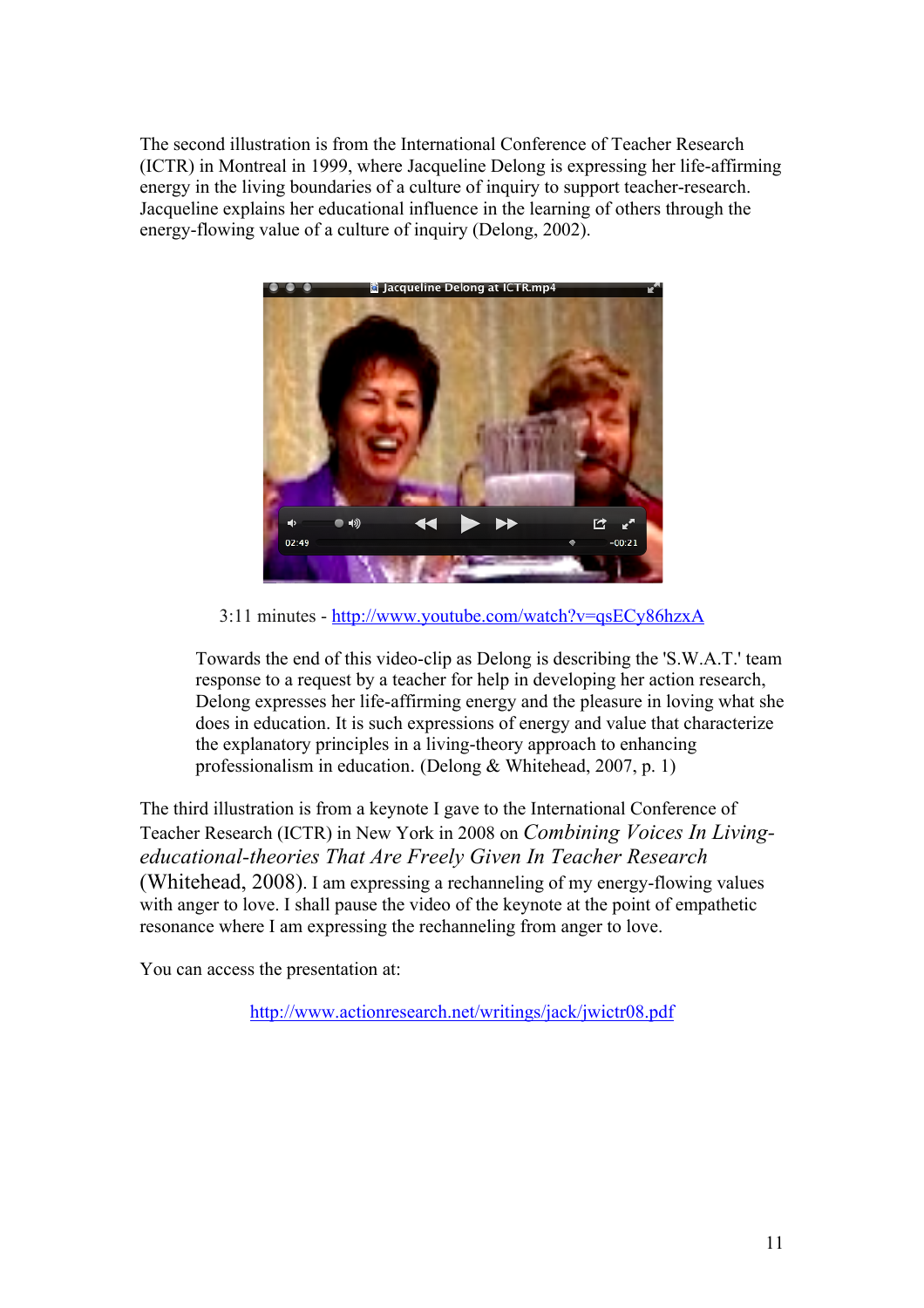

together with the 1:01:15 hour video of the presentation in which I explicitly draw attention to the rechanneling of the anger into the love for what I am doing. The video can be accessed from:

# **http://www.youtube.com/watch?v=g4kL1Ek6dJk**

This approach to the rechanneling of anger into love may have some significance within a context of conflict where it is important to live as fully as possible the values that carry hope for the future of humanity in communicating the meanings of the energy-flowing values in explanatory principles that are embodied in what educators do. I should like to stress here the importance of Schön's (1995) point about developing a new epistemology for the new scholarship. In gaining academic credibility for energy-flowing, living standards of judgment in the Academy, livingtheory researchers are going beyond criticizing limitations in traditional in the creation of a new epistemology. The emergence of this epistemology is taking place and influenced, as are we all, by globalisation.

# **The influence of economic globalisation and economic rationalist policies in relation to the constraints and possibilities for the creation of living-theories in the practices of teachers, teacher educators and their students.**

Researching with an inclusive perspective in the creation of living-educationaltheories stresses the importance of recognising and understanding our interdependence and the mutual influences of our learning and the learning of the social formations in which we live, work and research. These understandings include insights from the most advanced social theories of the day that can help us to enhance our awareness of the sociohistorical and sociocultural influences in our practices and our writings and the constraints and opportunities within our particular social contexts as we create our living-educational-theories.

The evidence of the influence of economic globalisation and economic rationalist policies has been very clear in the European countries that are still gripped with austerity:

Unemployment in the eurozone has reached another record high, according to official figures.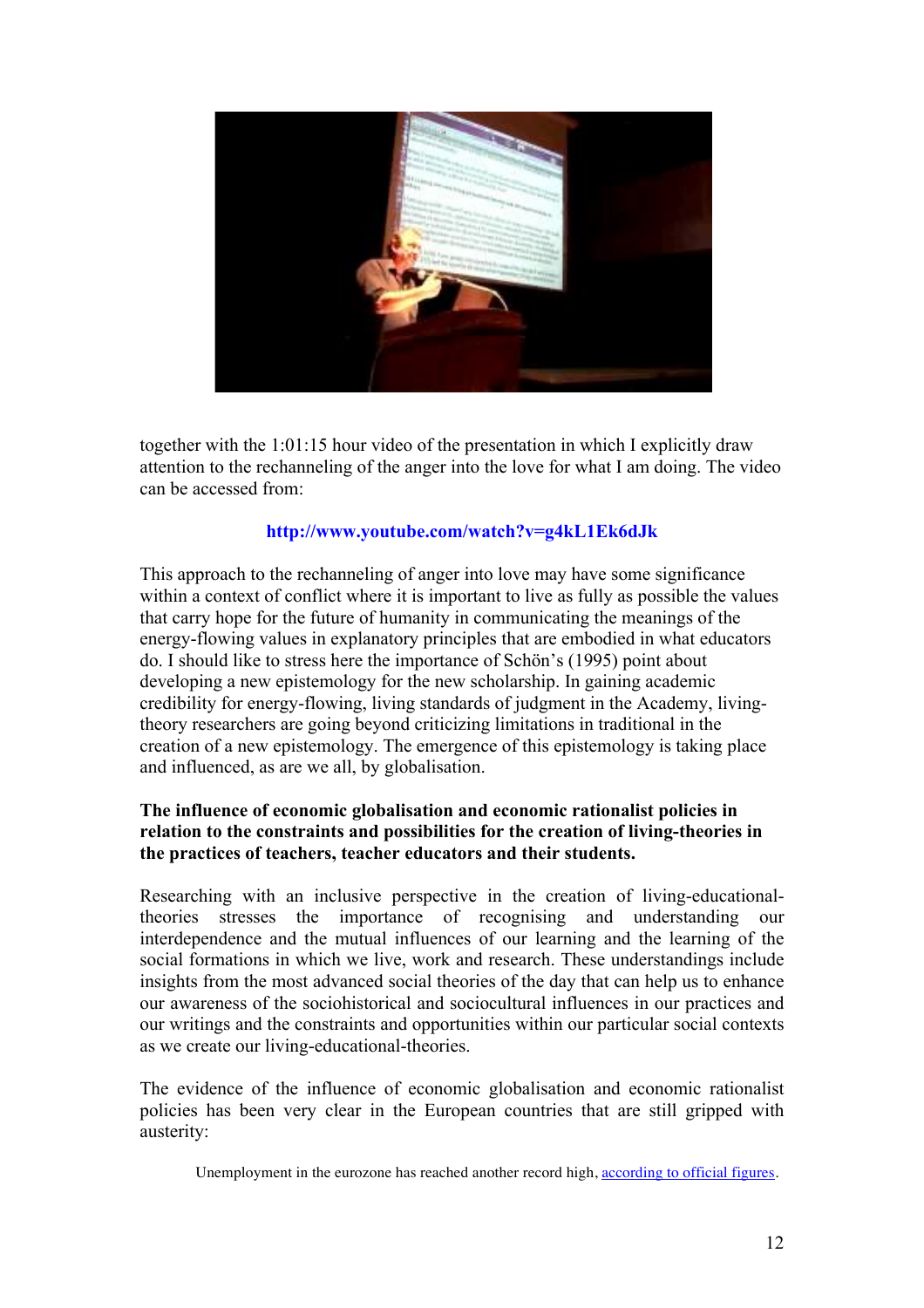The seasonally-adjusted rate for April was 12.2%, up from 12.1% the month before.

An extra 95,000 people were out of work in the 17 countries that use the euro, taking the total to 19.38 million.

Both Greece and Spain have jobless rates above 25%. The lowest unemployment rate is in Austria at 4.9%.

The European Commission's statistics office, Eurostat, said Germany had an unemployment rate of 5.4% while Luxembourg's was 5.6%. T

he highest jobless rates are in Greece (27.0% in February 2013), Spain (26.8%) and Portugal  $(17.8\%)$ .

In France, Europe's second largest economy, the number of jobless people rose to a new record high in April.

"We do not see a stabilisation in unemployment before the middle of next year," said Frederik Ducrozet, an economist at Credit Agricole in Paris. "The picture in France is still deteriorating." (see http://www.bbc.co.uk/news/business-22727373 )

When part of the motivation for learning in schools is related to gaining qualifications for employment, a youth unemployment rate of over 50% can make it extraordinarily difficult to motivate young people with the prospect that their qualifications are going to lead to a job:

European leaders warned on Tuesday that youth unemployment – which exceeds 50% in some countries – could lead to a continent-wide catastrophe and widespread social unrest aimed at member state governments.

The French, German and Italian governments joined forces to launch initiatives to "rescue an entire generation" who fear they will never find jobs. More than 7.5 million young Europeans aged between 15 and 24 are not in employment, education or training, according to EU data. The rate of youth unemployment is more than double that for adults, and more than half of young people in Greece (59%) and Spain (55%) are unemployed.

François Hollande, the French president, dubbed them the "post-crisis generation", who will "for ever after, be holding today's governments responsible for their plight". (28 May 2013 http://www.guardian.co.uk/business/2013/may/28/european-youth-unemployment-francoishollande )

Writing from Caracas, Venazuela in the practitioner-researcher e-forum, Geitza Rebolledo (e-mail, 10<sup>th</sup> June 2013) writes about developing her action research in her classroom related to curriculum development and learning activities. Geitza explains how she is creating her own living-educational-theory using data from Facebook, from Reflective Diaries and from conversations in a focus group at the end of the course. She then goes on to say that teachers and universities are one month into a strike, with some teachers and students on hunger strike with no answer from the government about better salaries, student scholarships and upgrading the quality of university education with more investment. Our social contexts differ in the way particular sociohistorical and socioculture influences affect our practice and writings in generating our unique living-educational-theories.

In recognising the influences of economic rationalist policies in classroom practice, these include the conditions where students are no longer in schools because of strike action. In stressing the importance of generating and sharing living-educational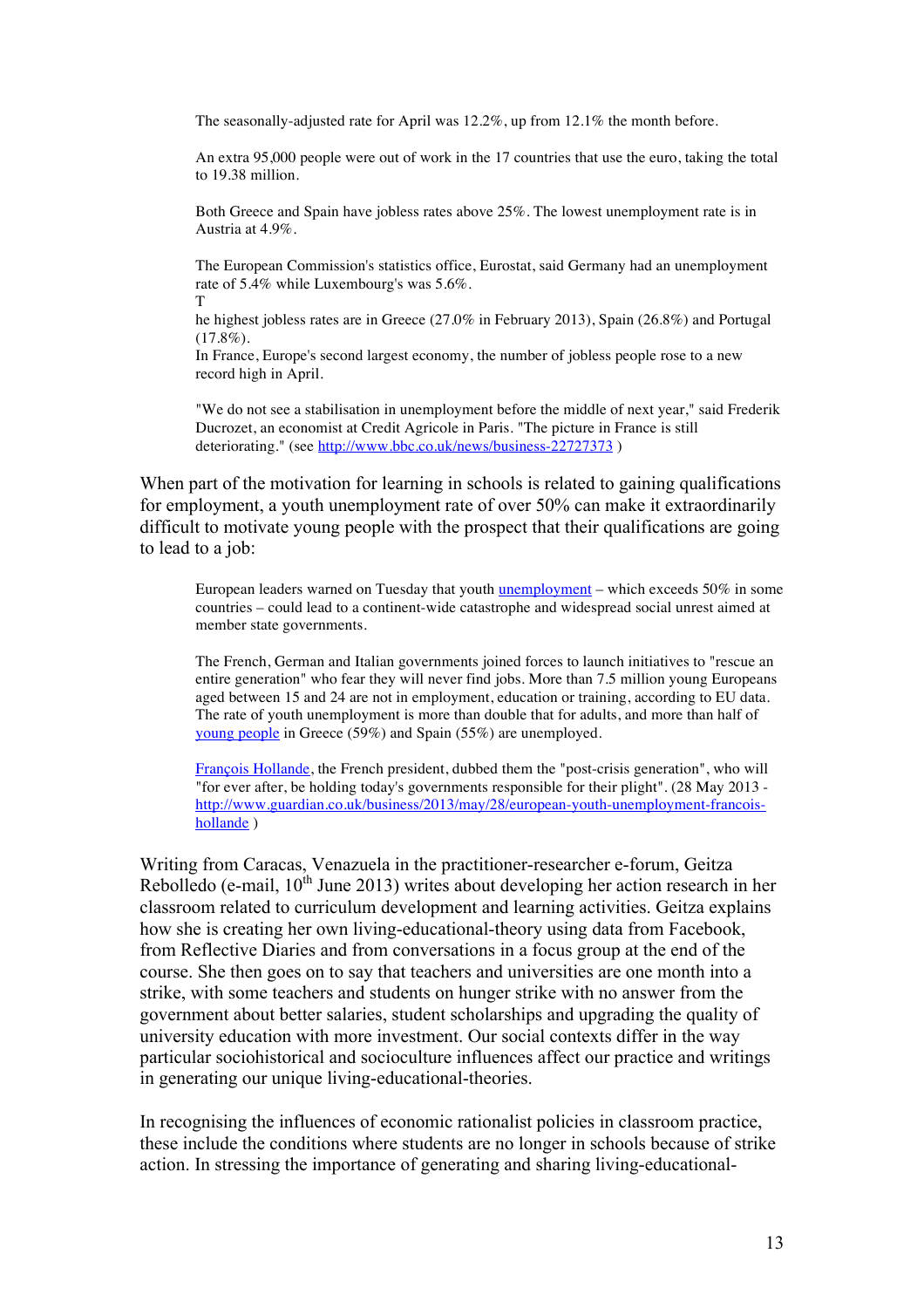theories that carry hope for the future of humanity I want to emphasise the importance of the following point from the early writings of Karl Marx about how we can each produce something as a human being:

Suppose we had produced things as human beings: in his production each of us would have twice affirmed himself and the other.

In my production I would have objectified my individuality and its particularity, and in the course of the activity I would have enjoyed an individual life, in viewing the object I would have experienced the individual joy of knowing my personality as an objective, sensuously perceptible, and indubitable power.

In your satisfaction and your use of my product I would have had the direct and conscious satisfaction that my work satisfied a human need, that it objectified human nature, and that it created an object appropriate to the need of another human being.

I would have been the mediator between you and the species and you would have experienced me as a redintegration of your own nature and a necessary part of yourself; I would have been affirmed in your thought as well as your love.

In my individual life I would have directly created your life, in my individual activity I would have immediately confirmed and realized my true human nature. (Bernstein, 1971, p. 48)

I am suggesting that in creating and sharing our living-educational-theories we are producing something as a human being with values that carry hope for the future of humanity. In doing this we may find that we have to overcome the following constraints.

The first is the vested interest of education researchers who, like Whitty, argue that we should be changing the name of organisations such as the British Educational Research Association to the British Education Research Association.

*One problem with this distinction between 'education research' as the broad term and 'educational research' as the narrower field of work specifically geared to the improvement of policy and practice is that it would mean that BERA, as the British Educational Research Association would have to change its name or be seen as only involved with the latter. So trying to make the distinction clearer would also involve BERA in a re-branding exercise which may not necessarily be the best way of spending our time and resources. But it is at least worth considering.* (Whitty, 2005, p. 172-173)

I have explained above the dangers of education researchers dominating the field of educational research by replacing the practical principles used by educators to explain their educational influences, with principles from disciplines of education.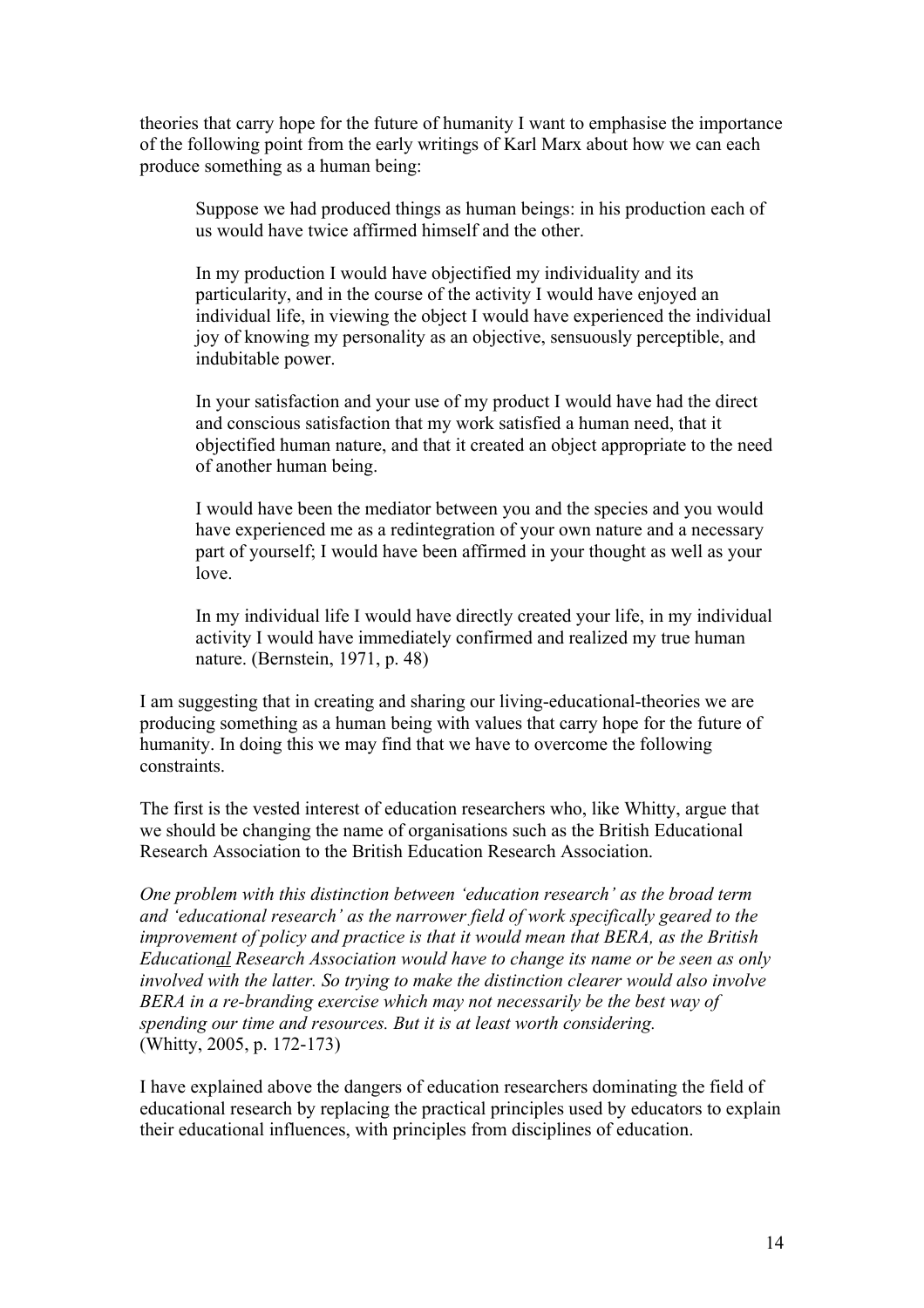The second constraint is linked to economic rationalism in the profits made by publishers of print-based academic journals. These profits are likely to be significantly reduced by open-access, multi-media journals that establish their academic credibility with the international reputations of their reviewers such as the Educational Journal of Living-theories (EJOLTS) at http://ejolts.net .

When funding for research in universities follows the model of the Research Excellence Framework in England, with a continuing emphasis on publications in traditional printed-text based journals it is likely to be some years before those of us committed to open-access, multi-media journals with transparent reviewing processes, manage to establish the international academic credibility of publications. I am thinking of a credibility that establishes a new epistemology for educational research into teacher education with the units of appraisal, living logics and living standards of judgment I have described above.

I do hope that you will join in the conversations about these issues with practitionerresearchers in the e-forum that is accessible from the What's New section of http://www.actionresearch.net .

In concluding my presentation I am stressing that I am addressing educational researchers in teacher education rather than education researchers. I think that it is worth repeating that I am particularly addressing those who wish to create valid explanations for the educational influences in their own learning, in the learning of others and in the learning of the social formations in which we live and work and who are willing to hold themselves to account for living their values of humanity as fully as possible in enquiries of the kind, 'How do I improve what I am doing:

As Bakhtin explains "I" do not fit into theory - neither in the psychology of consciousness, not the history of some science, nor in the chronological ordering of my day, not in my scholarly duties...... these problems derive from the fundamental error of "rationalist" philosophy... The fatal flaw is the denial of responsibility - which is to say, the crisis is at base an ethical one. It can be overcome only by an understanding of the act as a category into which cognition enters but which is radically singular and "responsible". (Morson & Emerson, 1989, p. 13.)

I hope that my address has captivated your imaginations in encouraging you not only to make public your embodied knowledge in your living-educational-theory but to engage in co-operative enquiries that can spread the influence of the values and understandings the carry hope for the future of humanity. Thank you for the opportunity of sharing these ideas with you.

### **References**

Bernstein, R. (1971) Praxis and Action. London; Duckworth.

Buber, M. (1947) Between Man and Man. London; Kegan Paul, Trench, Trubner & Co. Ltd.

Buber, M. (1970) I and Thou, Edinburgh, T. & T. Clark.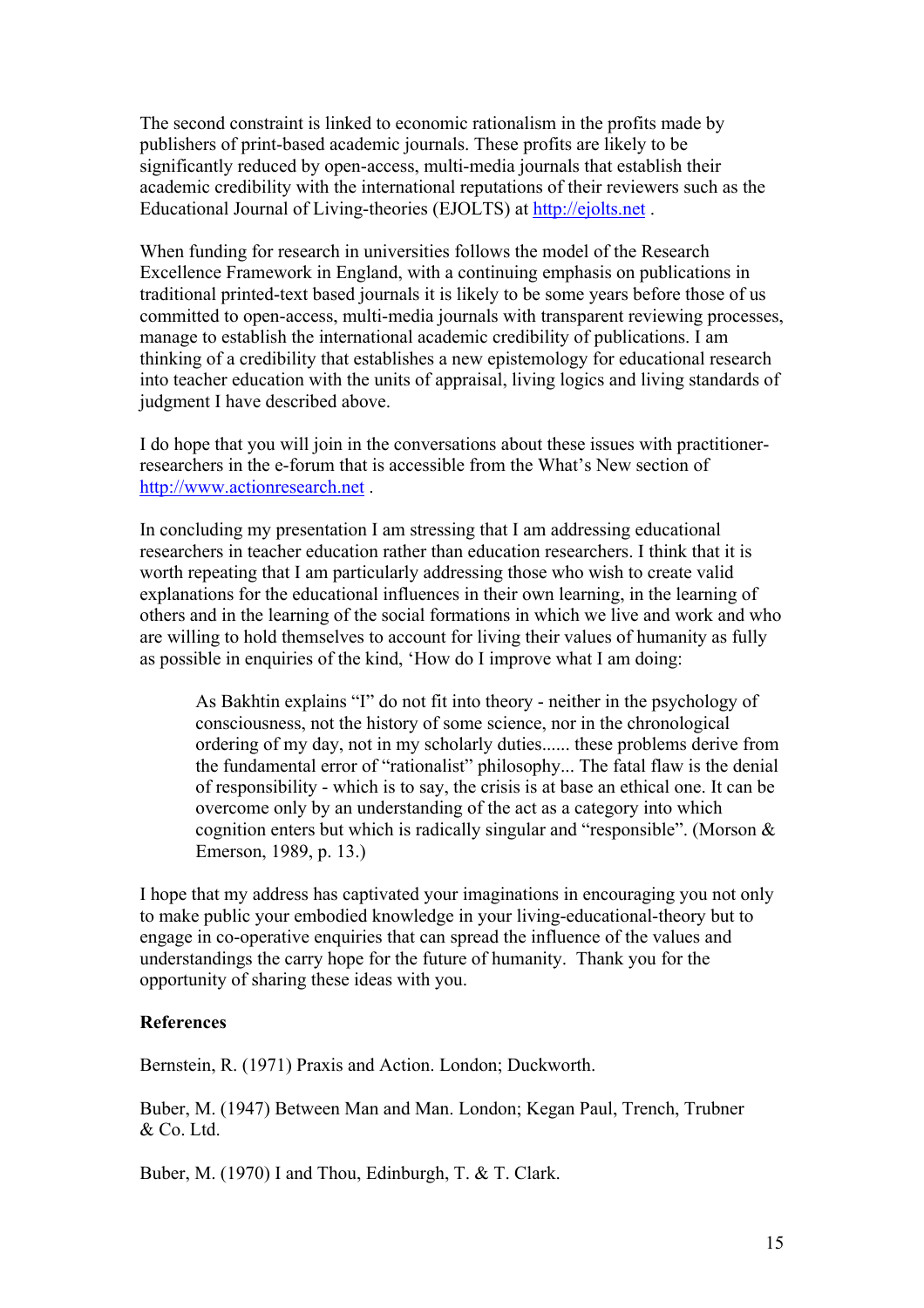Connelly, F.M. & Clandinin, J. (1990) Stories of experience and narrative inquiry. Educational Researcher, Vol. 19, No.5, pp. 2-14.

Connelly, F. M. & Clanindin, J. (1999) Shaping A Professional Identity: Stories of Educational Practice. London Ontario: Althouse Press.

Delong, J. & Whitehead, J. (2007) A living-theory approach to educational policy formation, implementation and evaluation: forming and sustaining a culture of inquiry for teacher-researchers as leaders of learning in a School Board. A presentation at the International Conference of Teacher Research at National-Louis University, Chicago, 13 April 2007. Retrieved 11 June 2013 from http://www.actionresearch.net/writings/ictr05/jdjwictr260307.htm

Geller, A. (2010) Within Dialogue And Without: How Has 'Being In The Unknown' Become A Value In My Developing As A Better Dialogical Educator? Ed.D. Thesis, University of Bath. Retrieved 10 June 2013 from http://www.actionresearch.net/living/geller/anatgelleredd.pdf

Habermas, J. (1976) Communication and the Evolution of Society. London; Heinemann.

Ilyenkov, E. (1977) Dialectical Logic. Moscow; Progress Publishers.

Kuhn, T. (1972): "Reflections on my Critics". In Criticism and the Growth of Knowledge, Ed. Lakatos, I. & Musgrave, A. Cambridge; Cambridge University Press.

Liverpool Hope University (2012) Strategic Map (2011-12) of the Faculty of Education. Retrieved 11 June 2013 from http://www.actionresearch.net/writings/lhu/lhusm11-12.pdf

McTaggart, R. (1992) Reductionism and Action Research: Technology versus convivial forms of life, pp. 47-61 in Bruce, C. S. & Russell, A. L. (1992) Transforming Tomorrow Today. Brisbane, University of Queensland, Australia.

Morson, G. S. & Emerson, C. (Ed.) (1989) *Rethinking Bakhtin*: Extensions and Challenges. Evanston, IL: Northwestern UP.

Okri Ben, (1996) Birds of Heaven, London; Phoenix.

Popper, K. (1975) The Logic of Scientific Discovery, London; Hutchinson & Co.

Sardello, R. (2008) Silence: The Mystery of Wholeness. Berkeley; Goldenstone Press.

Whitehead, J. (1976) Improving learning for 11-14 year olds in Mixed Ability Science Groups. Swindon: Wiltshire Curriculum Development Centre. Retrieved 13 June 2013 from http://www.actionresearch.net/writings/ilmagall.pdf

Whitehead, J. (2008) Combining Voices In Living-educational-theories That Are Freely Given In Teacher Research. A keynote to the International Conference of